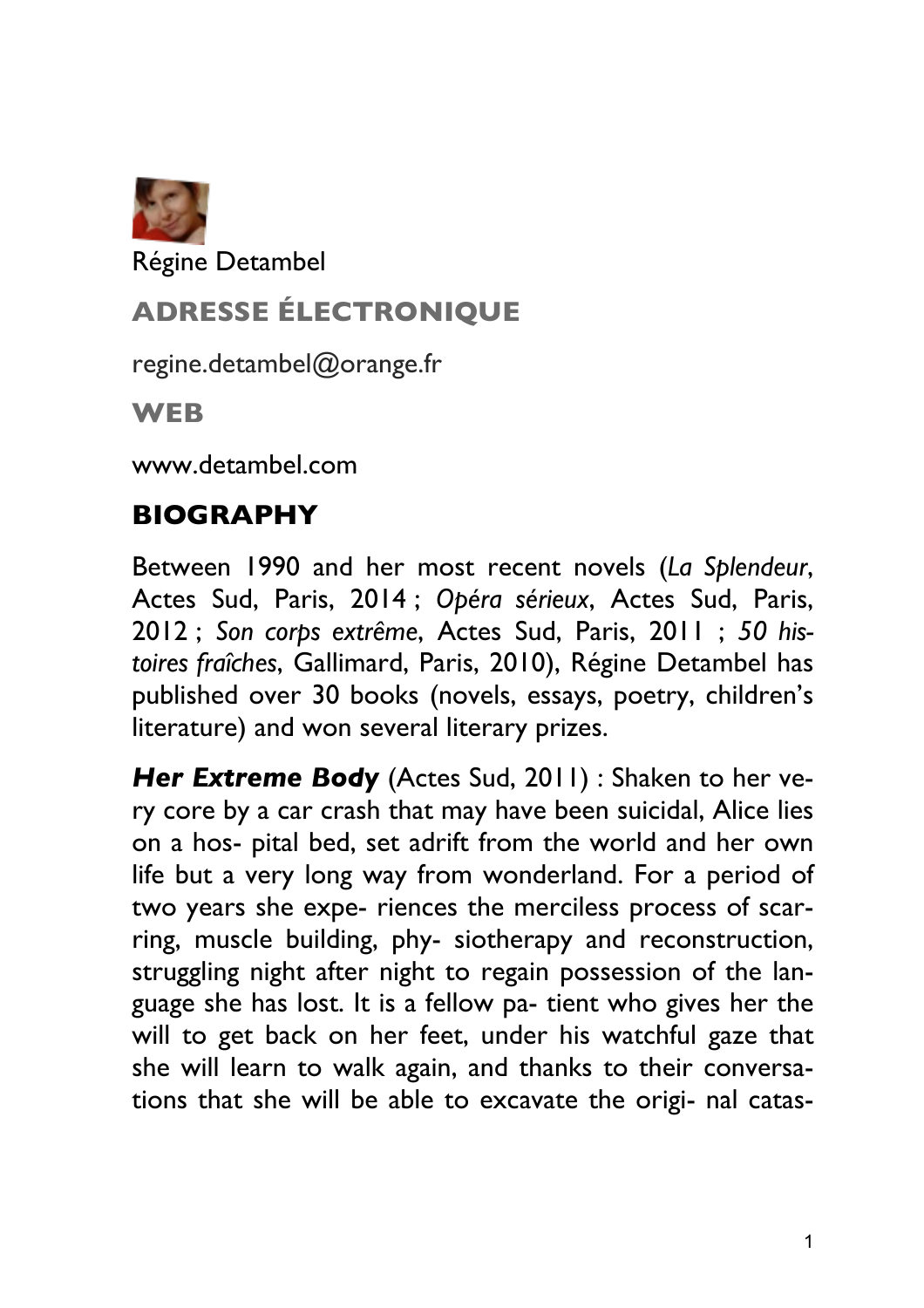trophe in order to cast it out once and for all. This prelude to a rebirth inside a different body – a rethought, re- negotiated body – is a journey through the organic building site and closed world of hospitals. It is also a powerful initiation into the seductive power exerted by death and illness at cer- tain stages of life, when a quite new relationship emerges with the truth, even a form of spirituality.

## **Biography**

Régine Detambel, who was born in 1963 and trained as a physiotherapist, now lives near Montpellier and, since 1990, is the author of a highly regarded body of work, mostly published by Julliard, Le Seuil and Gallimard. She is a Chevalier des Arts et des Lettres and has also won the Prix Anna de Noailles from the Académie française. Actes Sud previously published her *Syndrome de Diogène* (essay, 2008).

Régine Detambel had her own daily radio program (« La Comédie des mots », France Culture, 1999) and has written radio plays.

She also a writer with a mission : teaching others to read and write literature has been an essential part of her work for the last ten years ; she leads her own creative writing workshops for children, adults, teachers ; she believes that training children to be readers is an essential part of living, of becoming « singular », of discovering beauty and plea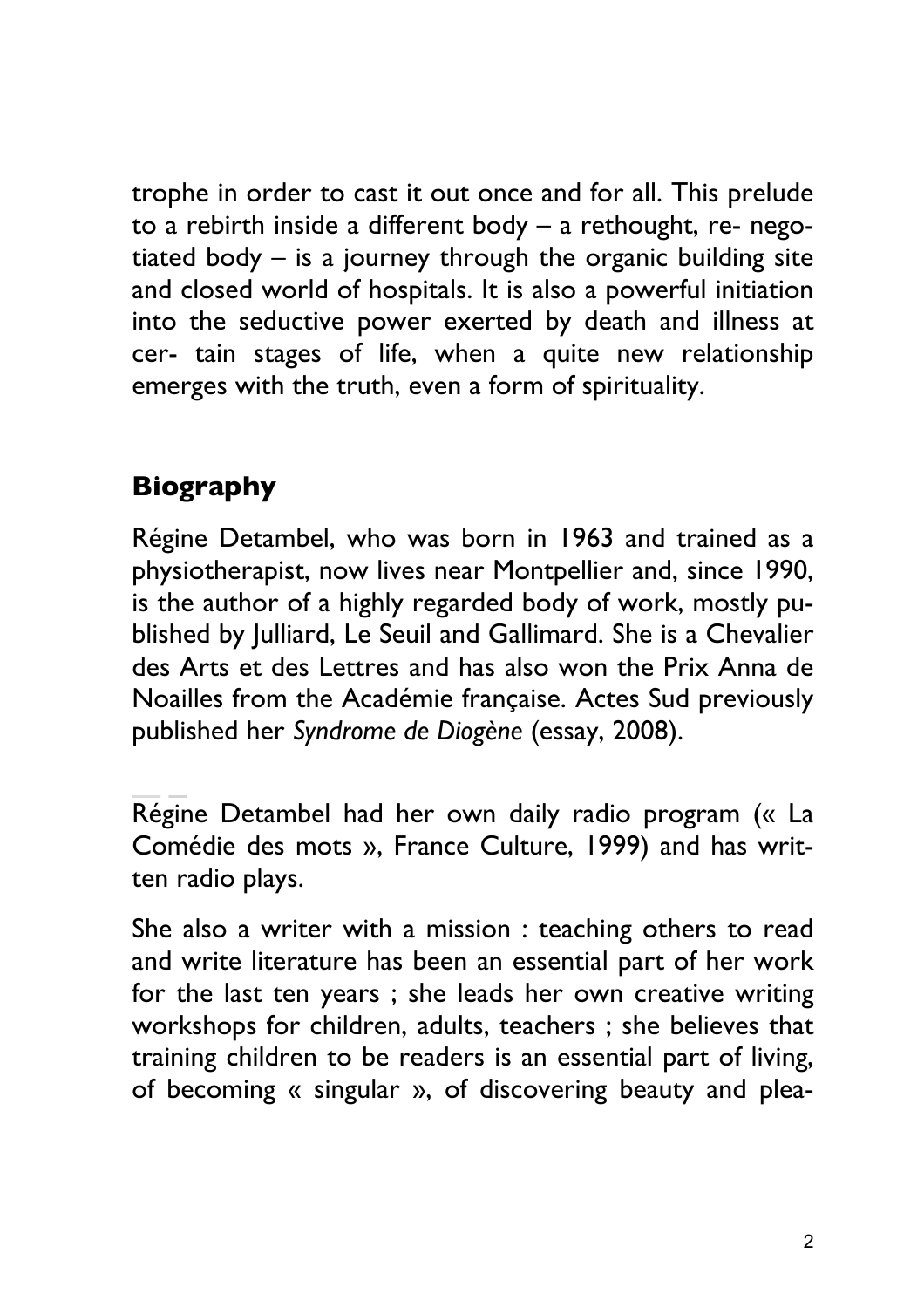sure, of transmitting and perpetuating literature.

About literature she says : « Literature is not just in books, not just in literary books. It is everywhere. I have been trained and I worked many years as a physical therapist, I exercise a lot, I wrote a poetic book about bones ! I have written over forty books and the only times I have set foot in college for literature classes was as a writer. I learned almost everything I know from my patients and in hospitals. Everything is literature if you know how to look, dream, use the words and images you've created to live and communicate with others. »

### **PRESS**

• John Brown, Washington D.C.*, World Literature In Review / French Fiction*, Friday, January 1999

**About** *Elle ferait battre les montagnes* **(Gallimard, 1998)** Ever since Francoise Sagan, only nineteen, published *Bonjour, Tristesse* (1954), which rapidly became an international best seller, increasing numbers of talented, innovative young ladies have been attracted to a literary career. Among the recent recruits - Marie Darrieussecq (*Truismes*), Lorette Nobécourt (*La Demangeaison*) and Nina Bouraoui (*La Voyeuse interdite*), and others who have been creating a modest feminist wave in end-of-the-century French writing - Regine Detambel stands out as "the leader of the pack". Just thirty, she has already published some ni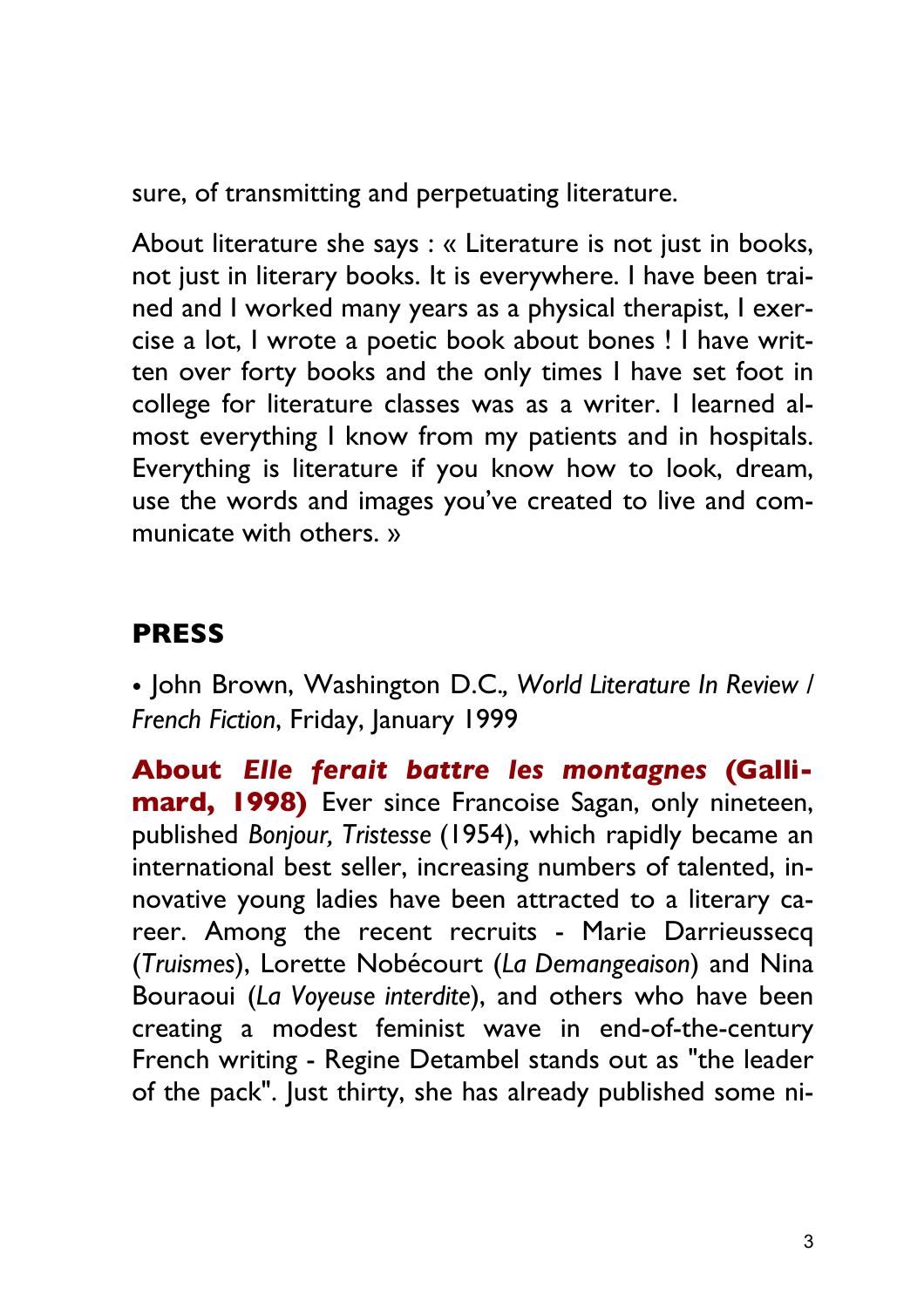neteen volumes. Critics have pointed out that members of "the pack" reject the idea of "the novel" and do not pretend to "tell a story" but rather draw up "a list of their sensations," to keep a balance, sophisticated and somewhat perverse, between "le mouillé et le sec, l'exercice video et la chronophotographie." They all cultivate "the ecstasy of the senses." The heroine of Detambel's 1995 novel *Le Ventilateur* (see WLT 70:4, p. 906) - she is never given a name, remaining anonymously "She" - finds her greatest erotic pleasure in savoring "His" body fluids and in rapturously cleaning his navel !

Like Detambel's prior volumes, *Elle ferait battre les montagnes* has no narrative line. It consists of fifty brief passages, some less than a page in length. In the house of her grandfather, Martin, a little blonde girl (we never learn her name), "un petit ange," is passing the summer with her godmother, Tatie, the sister of Martin, and with her young cousin David, his grandson. From the opening pages, her magnificent "golden locks", magi- cal in their power of attraction, dominate this "fable." As in *Le Ventilateur*, things are more important than persons. (This preoccupation with objects reflects the influence of Francis Ponge, of Georges Perec, and of Robbe-Grillet, who "disdains the picturesque and the fictional in order to dwell on objects which form and deform his characters." And indeed, Hair would be a suitable title for this curious performance. (Detambel's fixation on hair occurs in earlier works, notably in *Le Ventilateur*, where "She" revels in caressing "His" body hair from head to toe with her tongue.) The "petit ange" and her cou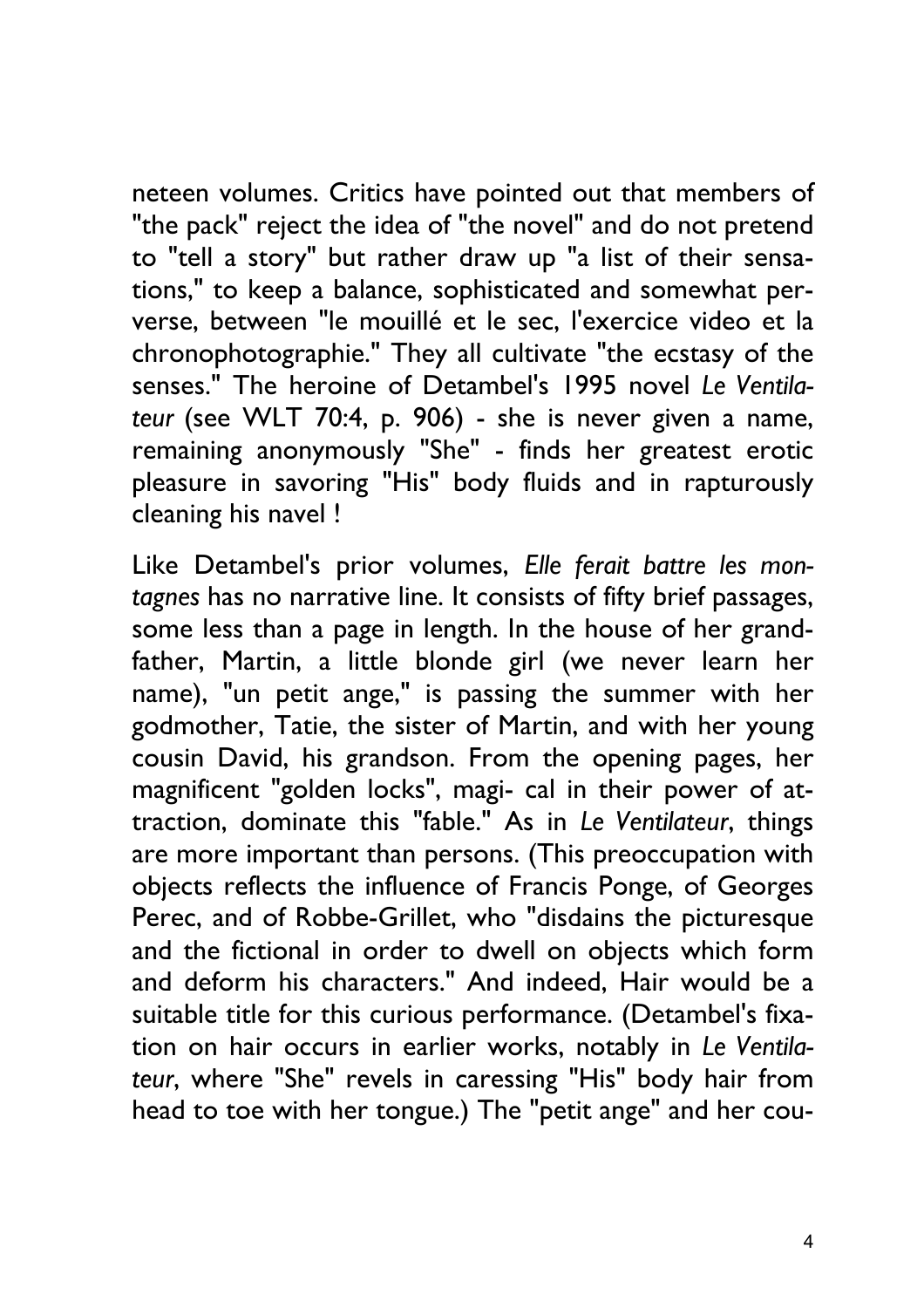sin play together in the wood in front of the house and wade in the stream that flows through it. The radiance of the girl's hair makes the water glow and causes little fish, attracted by "le halo de sa chevelure," to rise to the surface and circle around her. The wood, however, is not tranquil. Crowds of hunters are shooting birds, and one day a stray bullet hits the girl in the head but, burrowing into the thick mass of her hair, does not wound her. It remains there unperceived, until one day David, fondly caressing her head, discovers it. Determined that it must be removed, he takes her to the village barber. As great locks of her hair are cut and fall to the floor, David picks up a few, puts them in his pocket, and later throws them in the stream, "comme des cendres de mort."

Tatie is furious that her goddaughter's hair has been cut, thus depriving her of her magical charm. The "petit ange" no longer exists. Without her golden crown, she is no longer the child the family has adored. The mythical little princess is dead. And death, in reality, soon arrives. One evening she is sitting outside while hunters are firing away in the wood. A bullet, unimpeded by thick, protective hair, hits her behind the ear and she falls dead. The fable ends as Tatie summons up memories of the baptism of the baby, whose "petite tête opulente" completely covered her mother's breast.Concluding this technically disciplined minimalist text, the reader may well long for a slight show of emotion. He can admire the work of Detambel as "an expert engraver on metal" while feeling a nostalgia, anachronistic if you wish, for the sensibility of a Colette.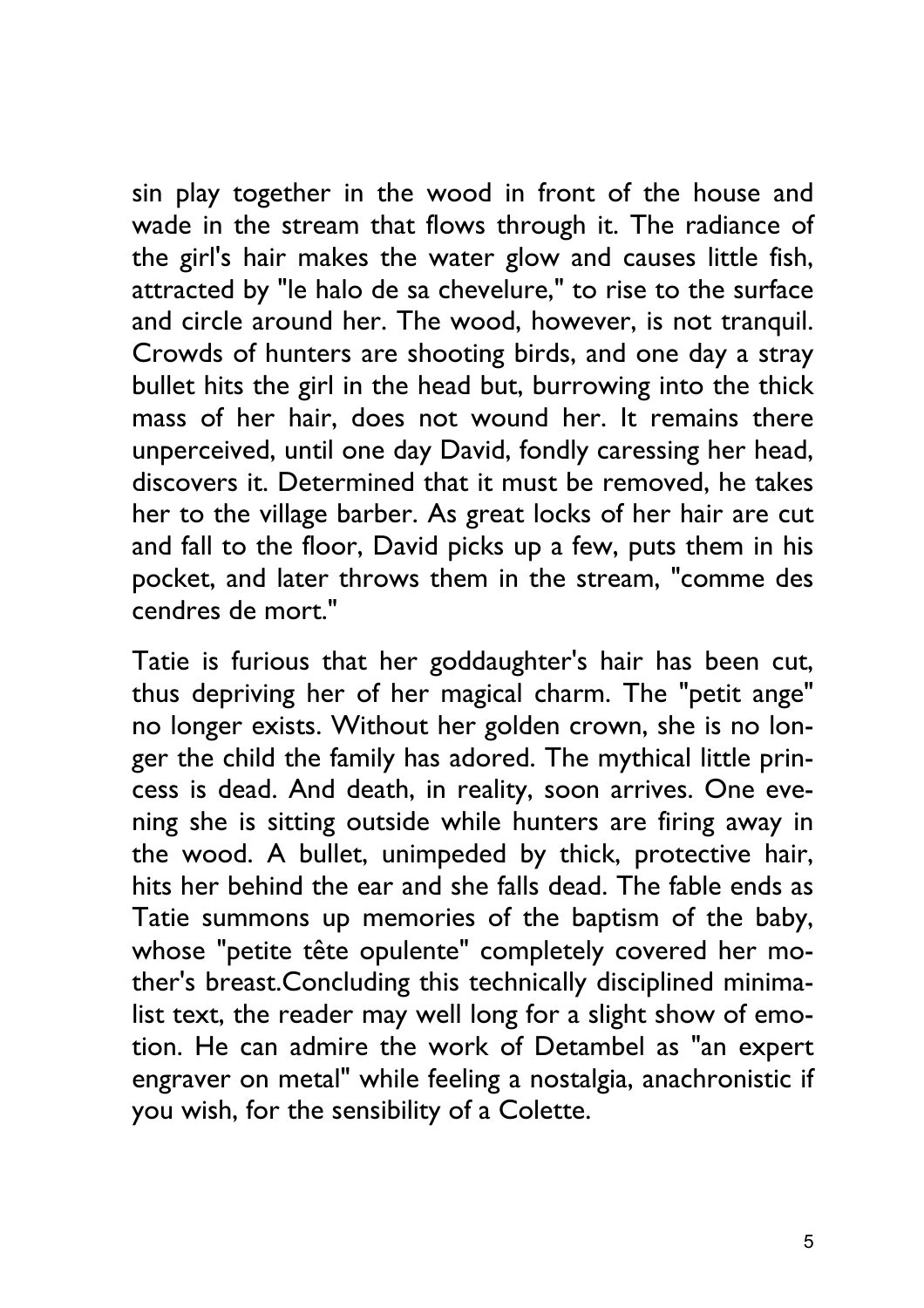© John L. Brown, Washington, D. C., *World Literature Today*, Sunday, June 22 1997.

#### **About** *La Verrière* **(Gallimard, 1996)**

Since 1990, the thirty-year-old Regine Detambel, the wunderkind of her literary generation, has published some fourteen novels, of which *La Verriere* is the most recent. A fifteen-year-old lyceenne (we never learn her name), working on her bachot, hates her mother, who imposes a strict, cruel discipline on her, locking her in her room at night, not permitting her to go out in the evening, and forbidding her to smoke. Depressed and vengeful, the girl swallows all the pills in her mother's me- dicine cabinet in an unsuccessful attempt at suicide. The family lives in a rundown apartment house in a town in the Midi. The window of the girl's room looks down onto the basement garage, occupied by Mina, a poor Arab immigrant who works twelve hours a day in a factory to earn a little money to send to her family back home. Through the window, the girl makes contact with Mina, who realizes how unhappy she is and treats her with an affection she has never known. Soon she is sneaking out of the apartment to join Mina. One evening, the mother, looking out the window, observes her daughter making love with Mina. She rushes down and confronts the two with savage fury. Soon after this violent scene, Mina flees to her Moroccan village, aware that her relationship with the girl could lead to disaster.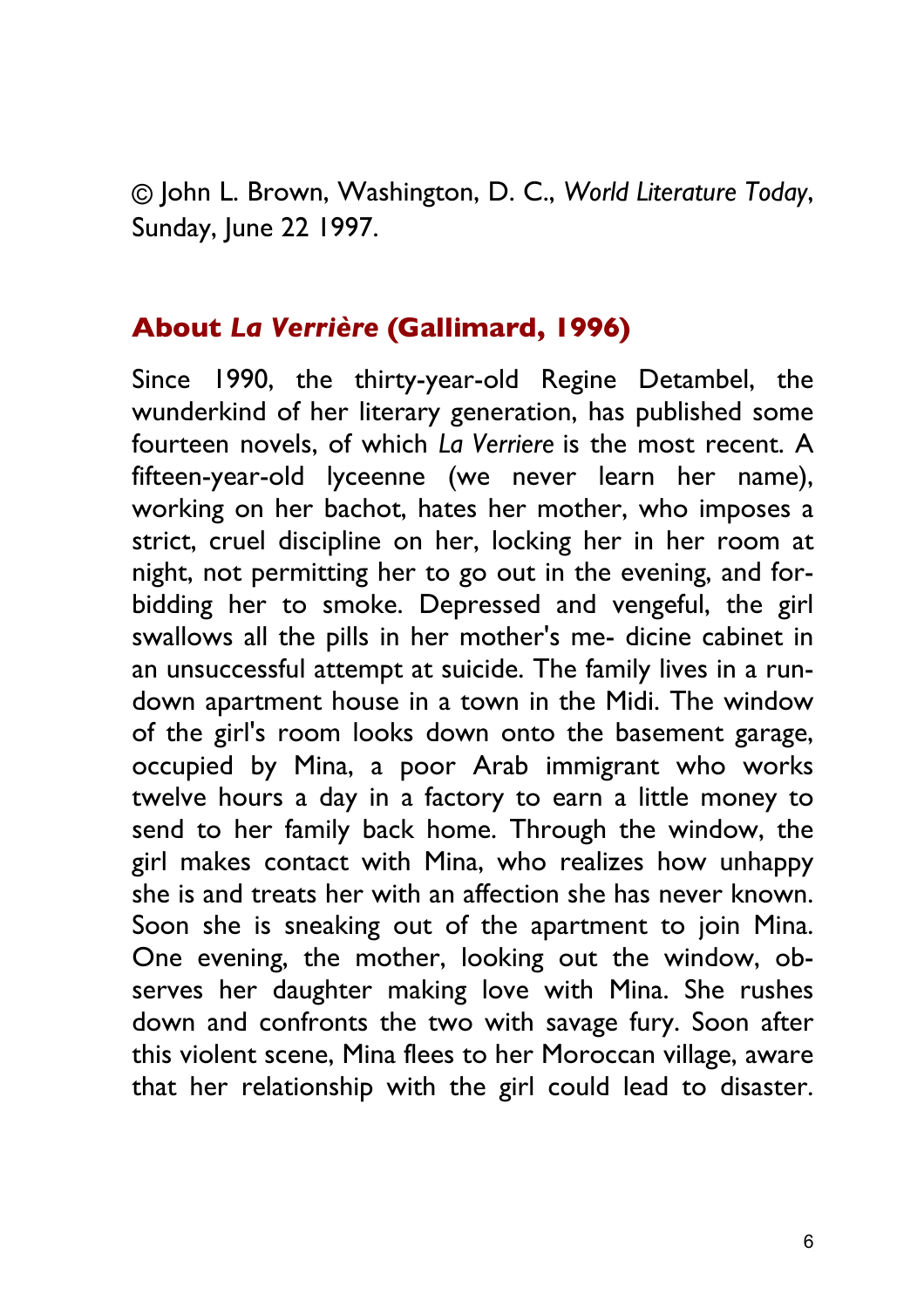One night not long thereafter, the mother, exasperated with her daughter, pushes her out of the apartment into the hallway and locks the door. The girl sits down on the stairs in the hall, wondering what to do. She is determined not to beg to be let back into the apartment. Rather, she decides she will run away and join Mina in her village, and so she slips out into the night. Walking along the canal that leads to Sete, where she can take a boat for Morocco, the young girl happens to meet three young runaways - Katia, Manuel, and Denis - camping out on a deserted barge. They recognize her as one of their own and offer to take her in. Within a few days, she and Denis have slept together, and she does not seem to worry that within a few months she may join the international legion of "teen-age mothers." Denis takes her to an army-surplus store and buys her boots and a military jacket. (She had left home barefoot, clad only in her dressing gown.) While trying on the boots, she asks Denis if he has ever "blown up a house." "Do you want to bomb your parents ?" he queries. No, all she wants is to destroy "the evil house" she hates. Denis con- sents to help her. She assures him that the house is empty and that the explosion will kill no one. The following day, Denis sets off his home-made bomb, the house is blown to bits, and the adolescent terrorists escape on stolen motorcycles. De- nounced by the girl's mother, they are quickly arrested and sent to prison. However, the daughter, only fifteen, is simply put under the guardianship of Clarisse, a schoolteacher friend of her mother's, with whom she is far happier than she had ever been with her parents, who brand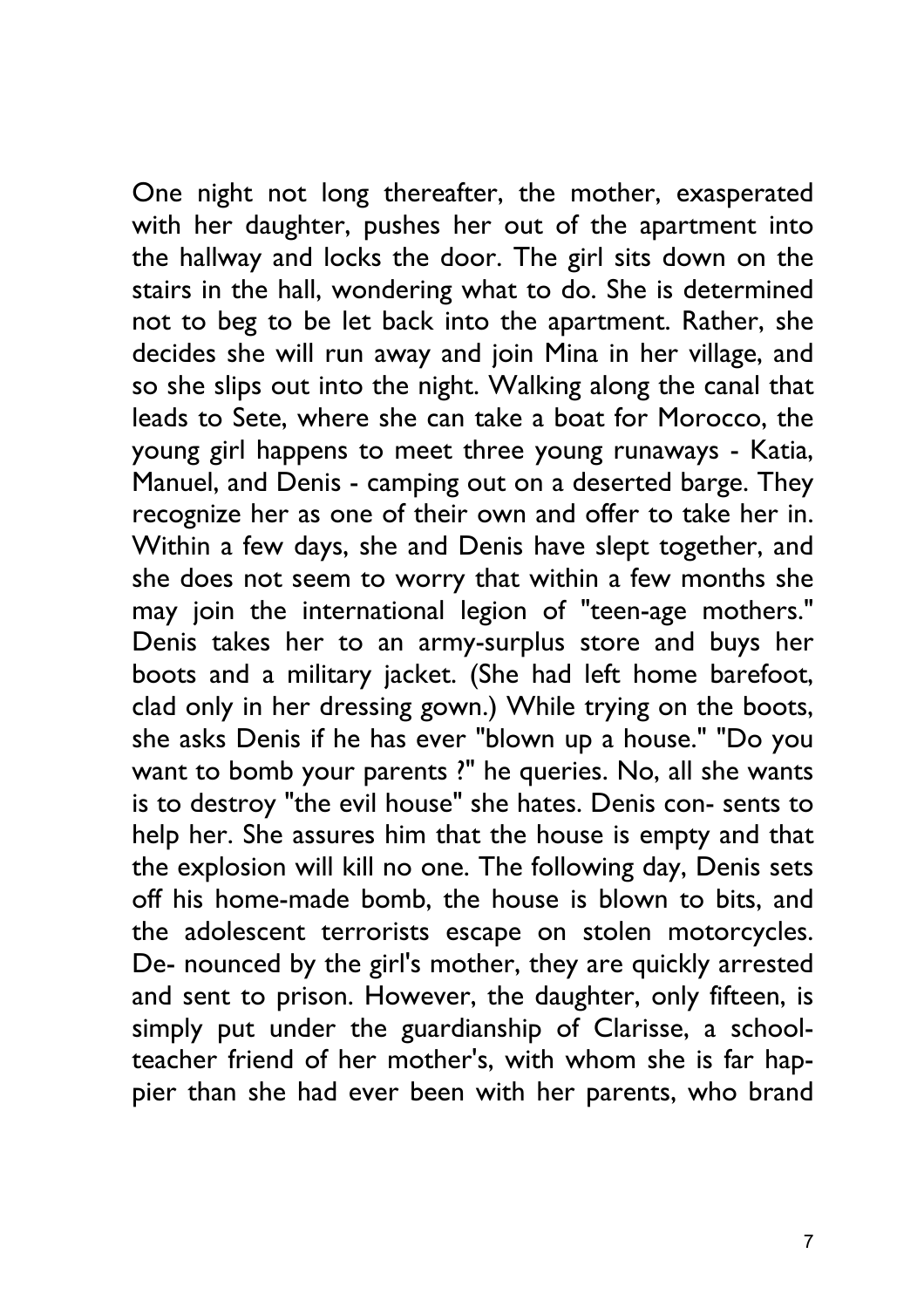her as "delinquent and lesbian." Clarisse arranges for her to visit Rome, an experience which "cures her," which makes her "une fille nouvelle, qui serait désormais douce et spontanée." Speriamo ! Back home, she makes arrangements to return to Rome to "live a new life". The reader may well remain somewhat skeptical of the possibility of such a transformation.

*La Verriere's* style and structure reveal (deliberately and brilliantly) the disorder and the confusion of the personality of the narrator herself. Detambel's work goes beyond "fiction." It can be viewed as a significant social document detailing the problems of the numerous contemporary young people who have rejected every form of authority, whether of the state, the Church, the school system, or the family, and find themselves adrift, drugged, and desperate, seeking solutions in self-destruction and gratuitous violence.

© John L. Brown, Washington, D.C., *World Literature Today*, Sunday, September 22 1996.

#### **About** *Le Ventilateur* **(Gallimard, 1995)**

This account or, more accurately, this set of notes about a marriage going on the rocks begins when an electric fan falls on "Her," landing her on the floor and wounding her. She remains lying there, and when "He" comes in from work, he does not believe that there is "anything wrong with her." She is just trying to impress him. We never learn the names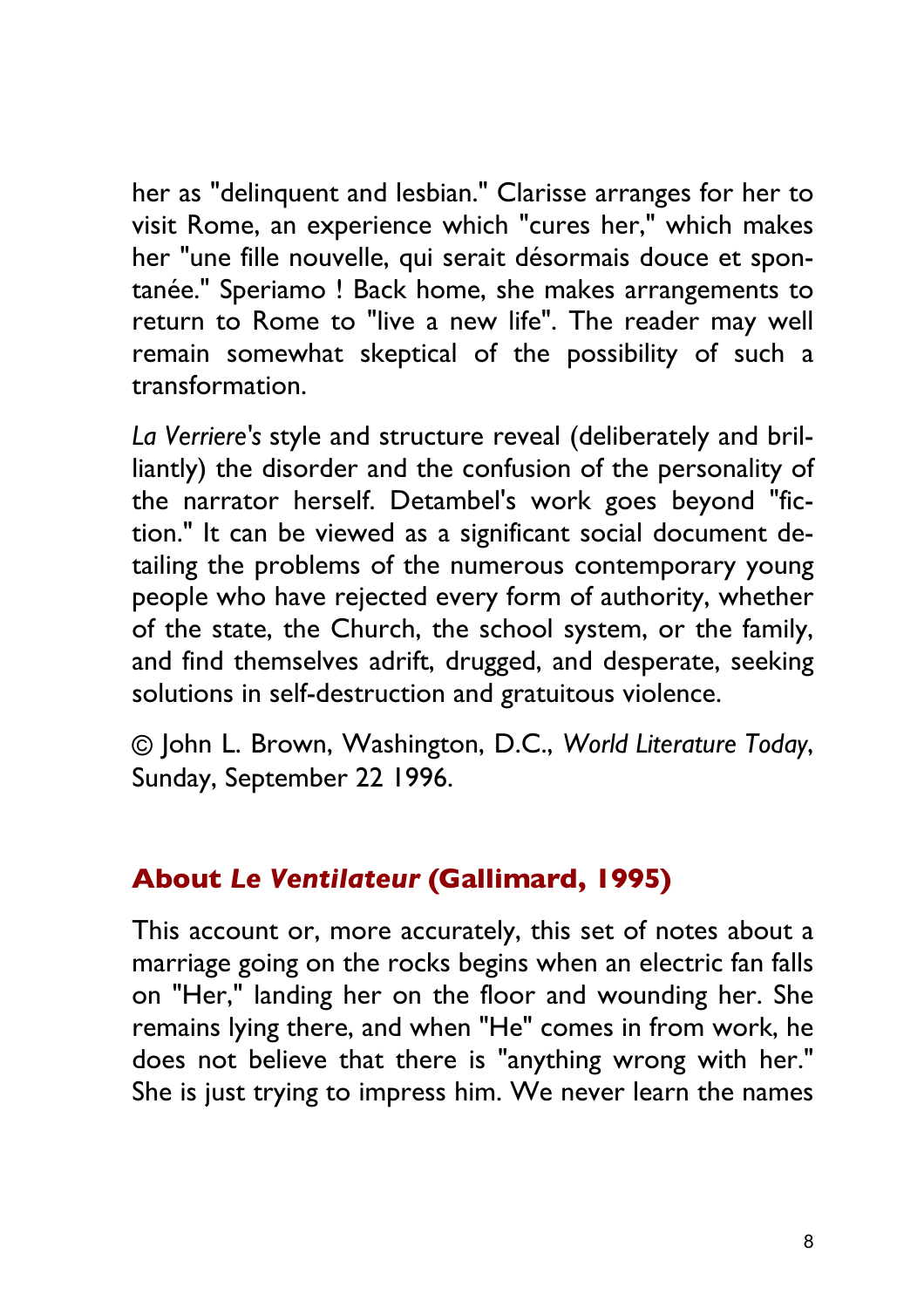of "Him" and "Her" in this exercise in objectivism. The only character mentioned by name is an old spinster, Mlle Fauges, who lives up on the fifth floor with her cat. Critics note the influence of Francis Ponge (*Le Parti pris des choses*  and *Le Savon*) on Regine Detambel, who devotes a section of *Le Ventilateur* to "her" minutely described collection of bars of soap. One also easily perceives echoes of Robbe-Grillet, who "disdains the picturesque and the fictional" in order to dwell on objects which form and deform his characters, and of Georges Perec's novelette *Les Choses.*

Detambel has been hailed as something of a wunderkind. Scar- cely thirty years old, she has produced some twelve volumes since 1990, when Julliard brought out three of her works. In 1994 she received le Prix du Roman de l'Academie Francaise for *Le jardin clos*. *Le Ventilateur* is organized in sixty-nine brief sections - one could hardly call them chapters - each composed of several short paragraphs. The same technique is employed in Detambel's *Graveurs d'enfance* (1993), which describes in thirty fragments the contents of a child's schoolbag. *Le Ventilateur* is introduced by a quotation from Colette: "Je détaillais la montagne avec un goût étriqué, menu, parfois subtil de myope et de femme." Lying helpless on the floor, "She" reflects bitterly that she has always taken such good care of "Him," while "He" neglects her and loves only his guitar. She cleans his eyes; she wipes off the blood when he cuts himself shaving. She exami- nes his tongue, which was "like an eel when it glided in and out of her mouth." She digs the wax out of his ears and loves to taste it; it was like "une liqueur âcre et mordante."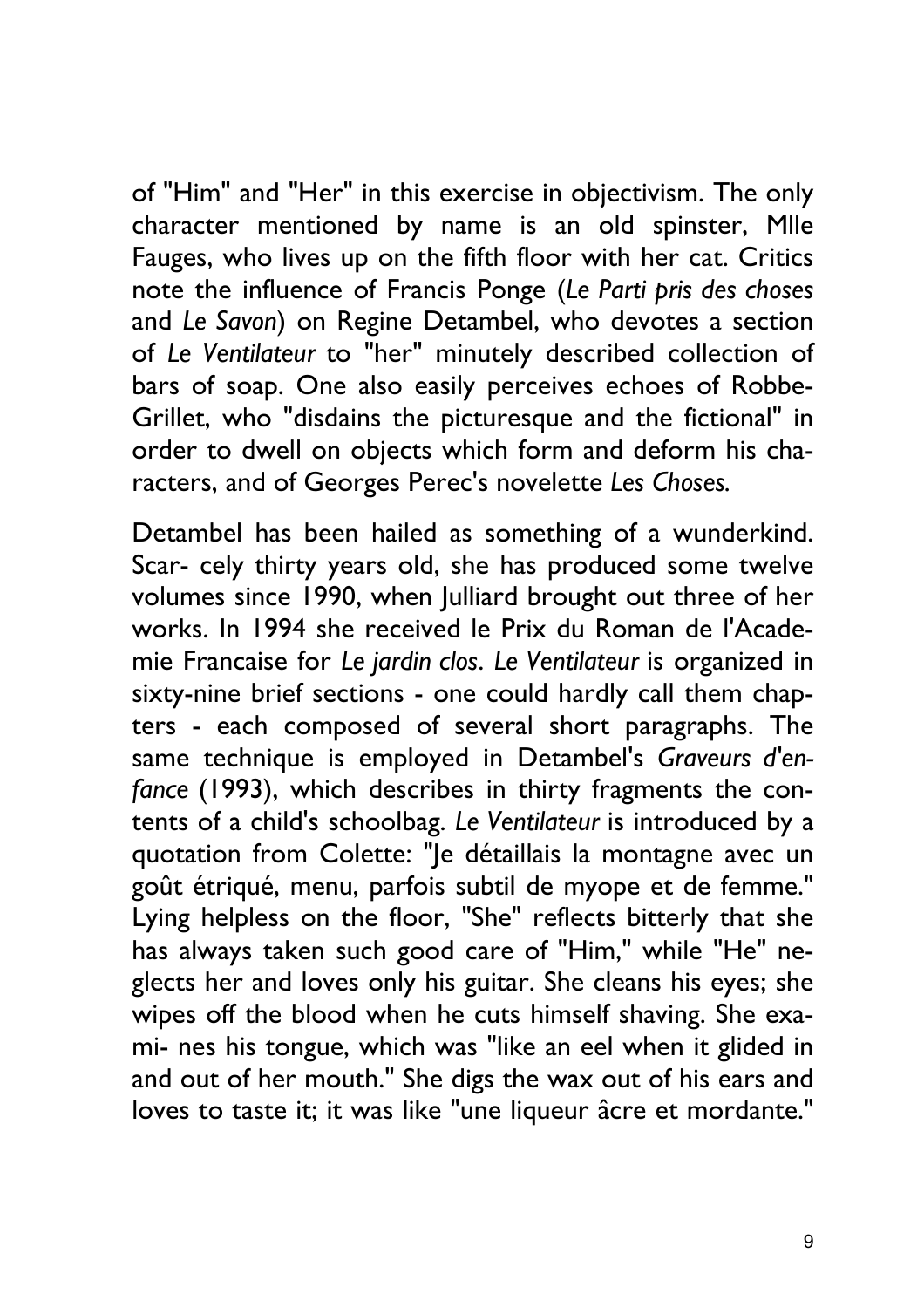She is obsessed with his body hair - that on his belly which she kissed, that on his chest and in his armpits which she loved to "chew on." When "He" returns from work and finds her still on the floor, be shows little pity. He simply picks her up and decides to take her to the hospital. On the way she continues to dwell on his body and its secretions, his saliva, his sweat, his sperm. She loved to nibble on his muscles - those of his arms, his chest, his stomach, his thighs.

At the hospital it is found that her right hand was badly wounded and that, disabled, she will have to wear a bandolier. Back home, he warns her that he does not want her "spying on him" all the time, even when he is taking a shower. He does not want to eat with her : "You just keep looking at my fork". He takes his toilet articles with him to the office and bathes and shaves there. He sleeps on the sofa, since he does not want to go to bed with her. He builds a wall between them and seeks to deprive her of every pleasure, even of smelling his body odors or cleaning his navel, which she always loved to do. Finally, he leaves for good, determined that he will not be "possessed by her", that he will not be devoured by "the hyena." She consoles herself by arranging her collection of soap and of the cuds of gum which he had chewed.

"Romantic" love seems an outmoded illusion when confronted with this relentless, dehumanized obsession with the body. Regine Detambel's disquieting performance records in impersonal detail the predominance of the purely